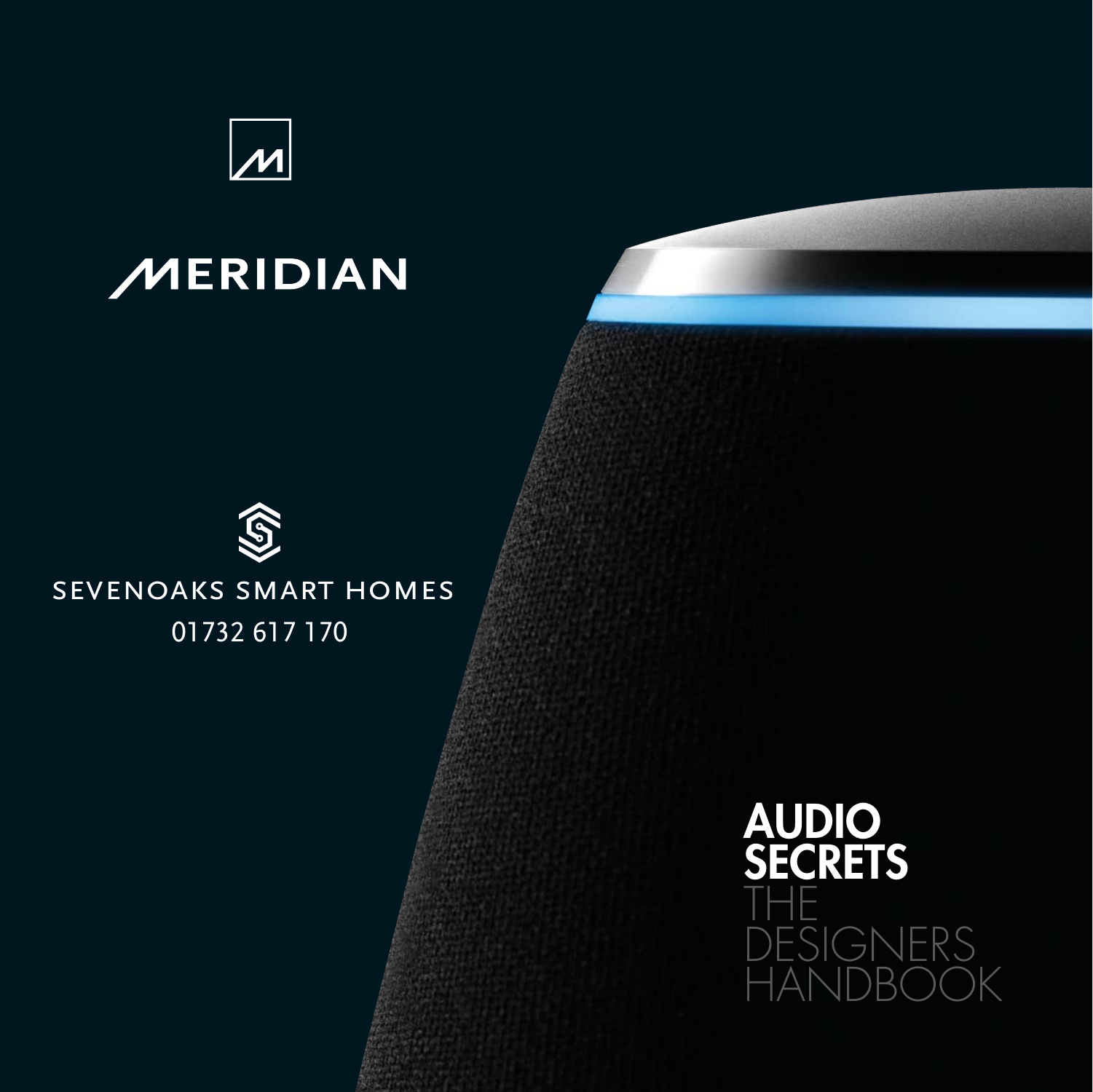

# MERIDIAN





























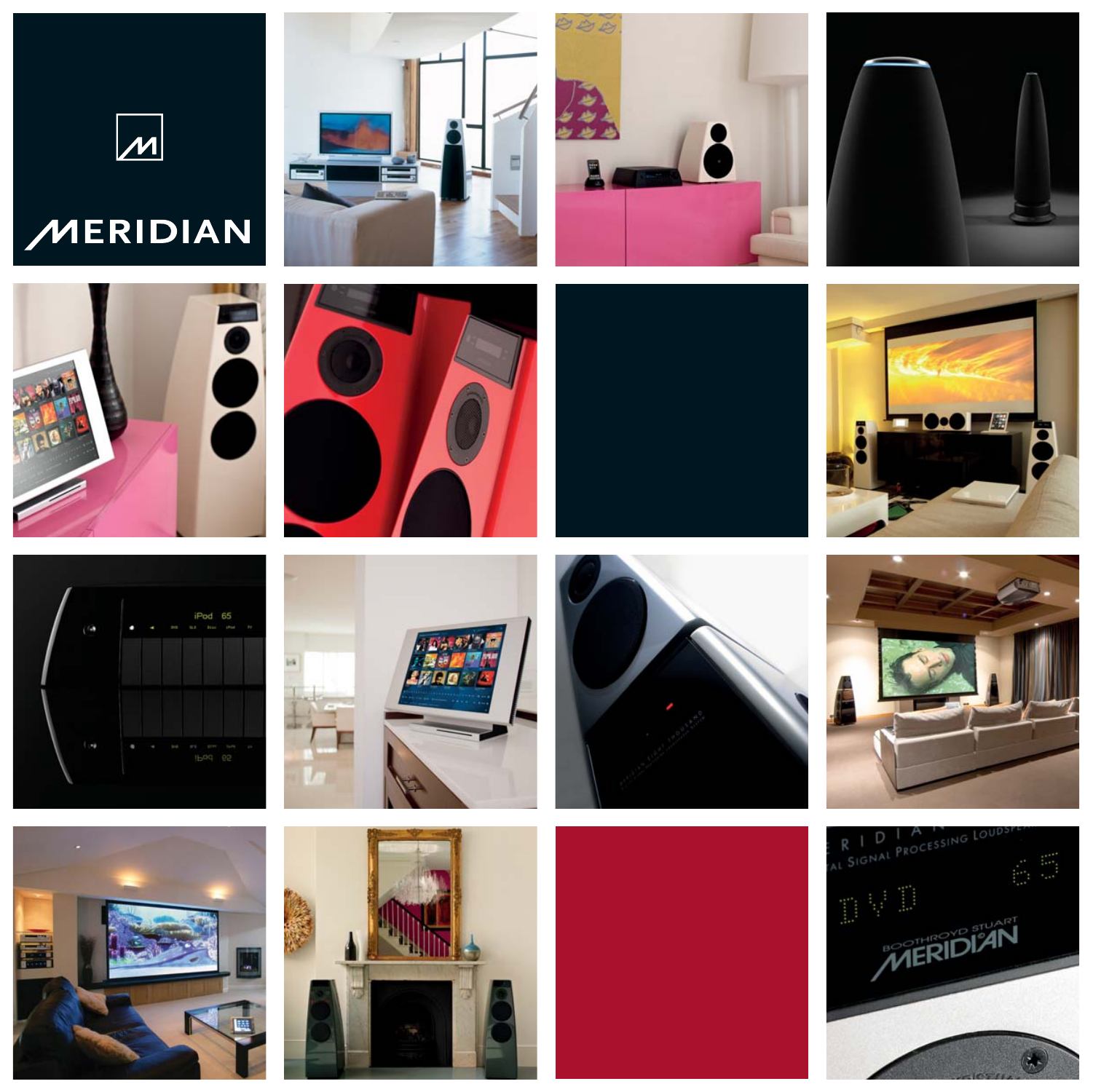

#### CREATING THE PERFECT HARMONY OF EXQUISITE SOUND IN BEAUTIFUL SURROUNDINGS

At Meridian, we've been designing and creating state-of-the-art audio and video home entertainment systems for over 35 years. The driving force behind our pursuit of perfection has always been the desire to lose as little of the original source material as possible – a passion for audio and video reproduction so pure you'll find yourself at the heart of every performance.

The underlying design philosophy for our systems is to combine the ground-breaking functional performance of all the components with a striking visual appeal; aesthetics that make a bold design statement, but one that's always in harmony with the surroundings.

We've created this non-technical reference guide especially for architects, interior designers and their clients, to demonstrate how our striking and innovative home entertainment systems can be incorporated seamlessly with all your design aspirations, to create an all-encompassing experience of pure quality in both form and function.

Wysosthyd

**Allen Boothroyd** Co-Founder & Design Director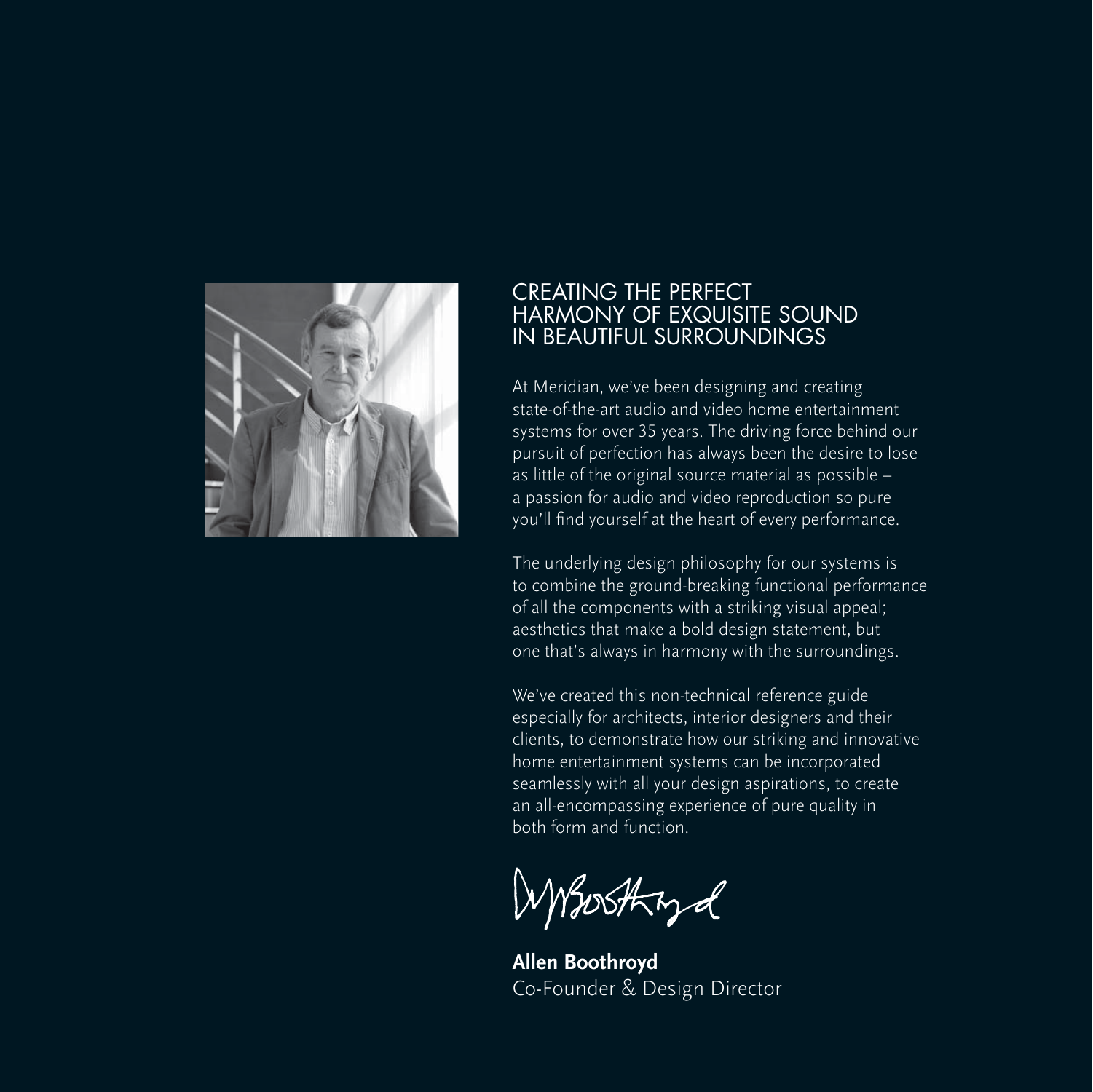# **THE INTEGRITY OF THE INTERIOR DESIGN AND ROOM LAYOUT MUST ALWAYS COME FIRST'**

#### THE MOST IMPORTANT COMPONENT IN ANY SOUND SYSTEM IS ITS LOCATION

All rooms contain a mixture of reflective materials  $-$  like glass, plastered walls and wood – and more absorbent materials, like the carpets, curtains and upholstery. All these materials affect audio reproduction in different ways  $-$  the hard reflective materials reflect the sound around the space and can cause the audio to 'ring' like a bell and seem distorted. This effect can be counteracted by softer absorbent materials which serve to dampen and soak up the sound.

To deliver the most realistic audio experience, a mixture of reflective and absorbent materials throughout the room is recommended. But we recognise that this may not always be possible. What if your room design calls for a whole wall of panoramic windows to make the most of a stunning view? Alternatively, there may be layers of rich, sumptuous upholstery, carpets and rugs. The integrity of the interior design and room layout should always be paramount.

#### MERIDIAN'S INTELLIGENT TECHNOLOGY MEANS YOUR DESIGN IS NEVER COMPROMISED

Digital signal processing (DSP) – which we've pioneered and adapted for the home audio market – allows us to build individually-controlled loudspeakers that deliver as much pure quality sound as a conventional speaker eight times the physical volume. And unique Meridian Room Correction smooths out room resonances for clearer sound and better imaging, whatever the room layout or combination of materials used.

Another major issue in audio reproduction is the 'boundary effect', which occurs when loudspeakers are placed close to the walls, resulting in the bass notes being over-enhanced at the cost of other, higherfrequency sounds. All Meridian loudspeakers – including our unobtrusive in-wall designs – can be individually fine-tuned to optimise sound quality wherever they are positioned in the room.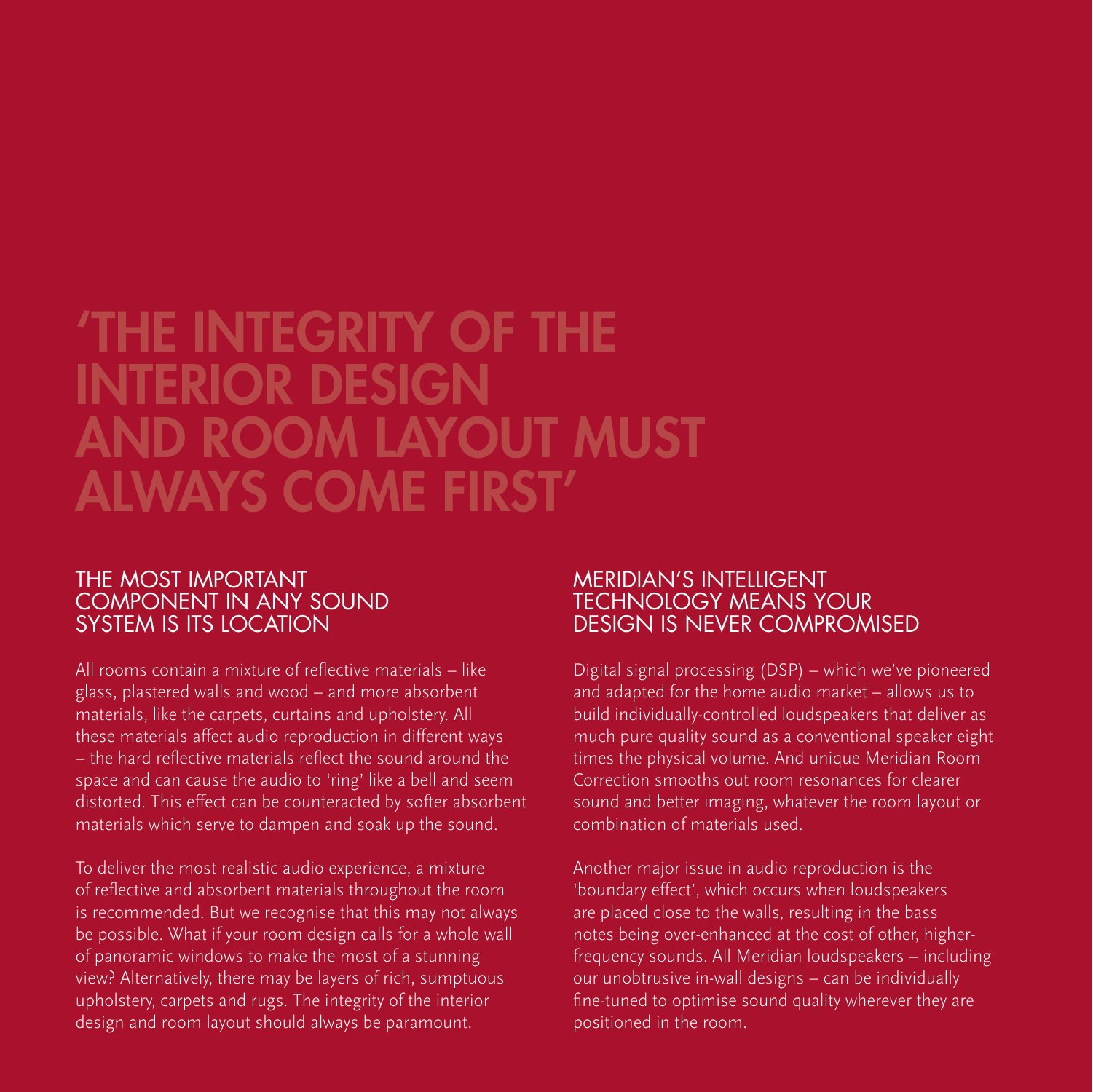

### FOUR TOP TIPS FOR GOOD SOUND DESIGN

**01** Talk to a sound design specialist about your architectural and interior design plans early on – together you can integrate stunning design and perfect audio reproduction as part of the blueprint for your project. **02** Agree on your audio and video home entertainment solution right at the start of the project process. This ensures all the controls can be fully-integrated, cables hidden away out of sight, and the whole system optimised for perfect performance. **03** Always try to position loudspeakers where they will deliver optimum sound quality – there are ways to hide and camouflage what you don't want to see whilst retaining the overall integrity of the design. 04 Where possible, create a space that includes a balanced mixture of reflective and absorbent materials and surfaces, to optimise audio reproduction.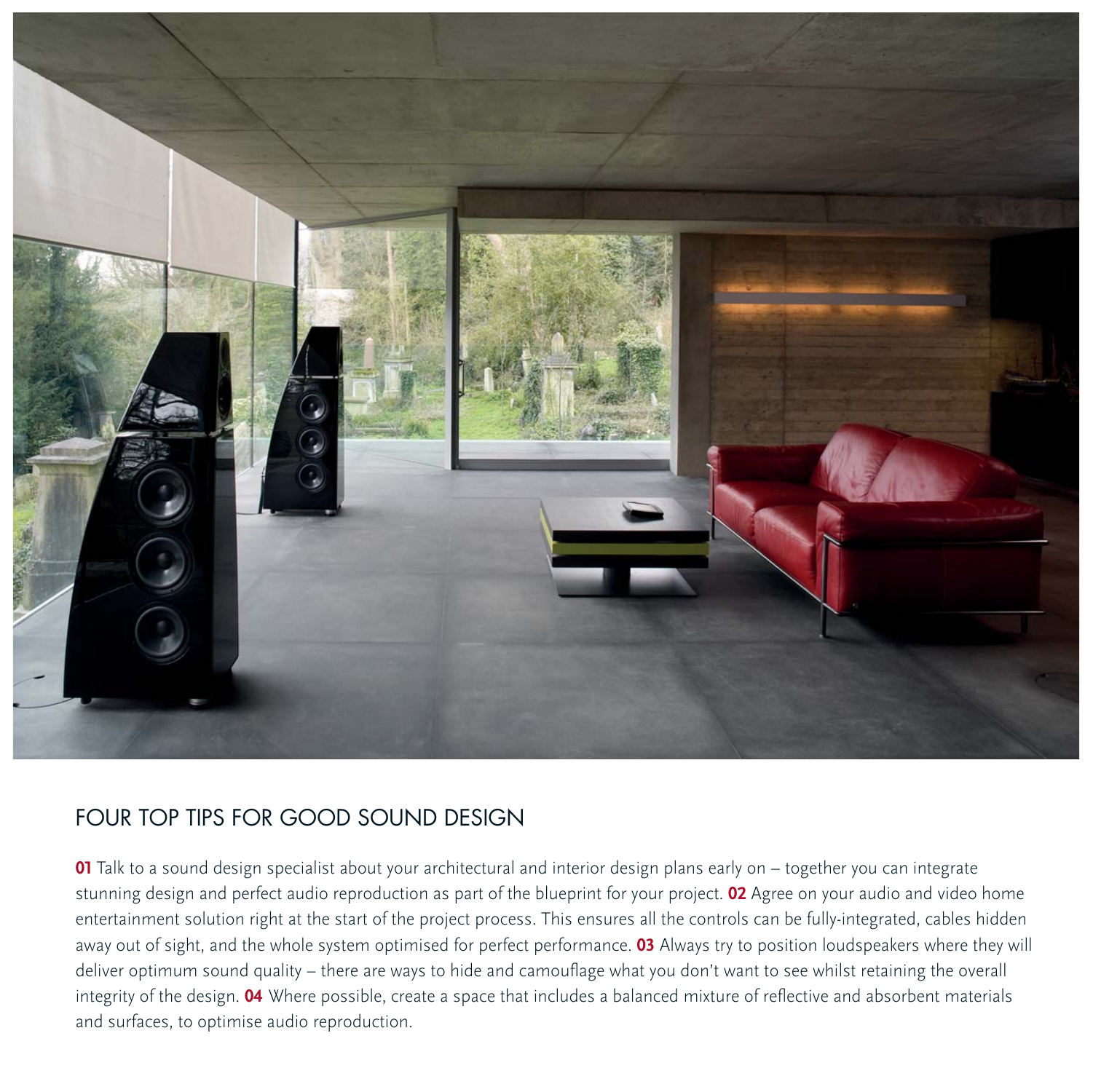**'THERE ARE SOME INHERENT DIFFERENCES** IN THE WAY THE EAR PICKS UP LOW & HIGH **FREQUENCY SOUNDS'**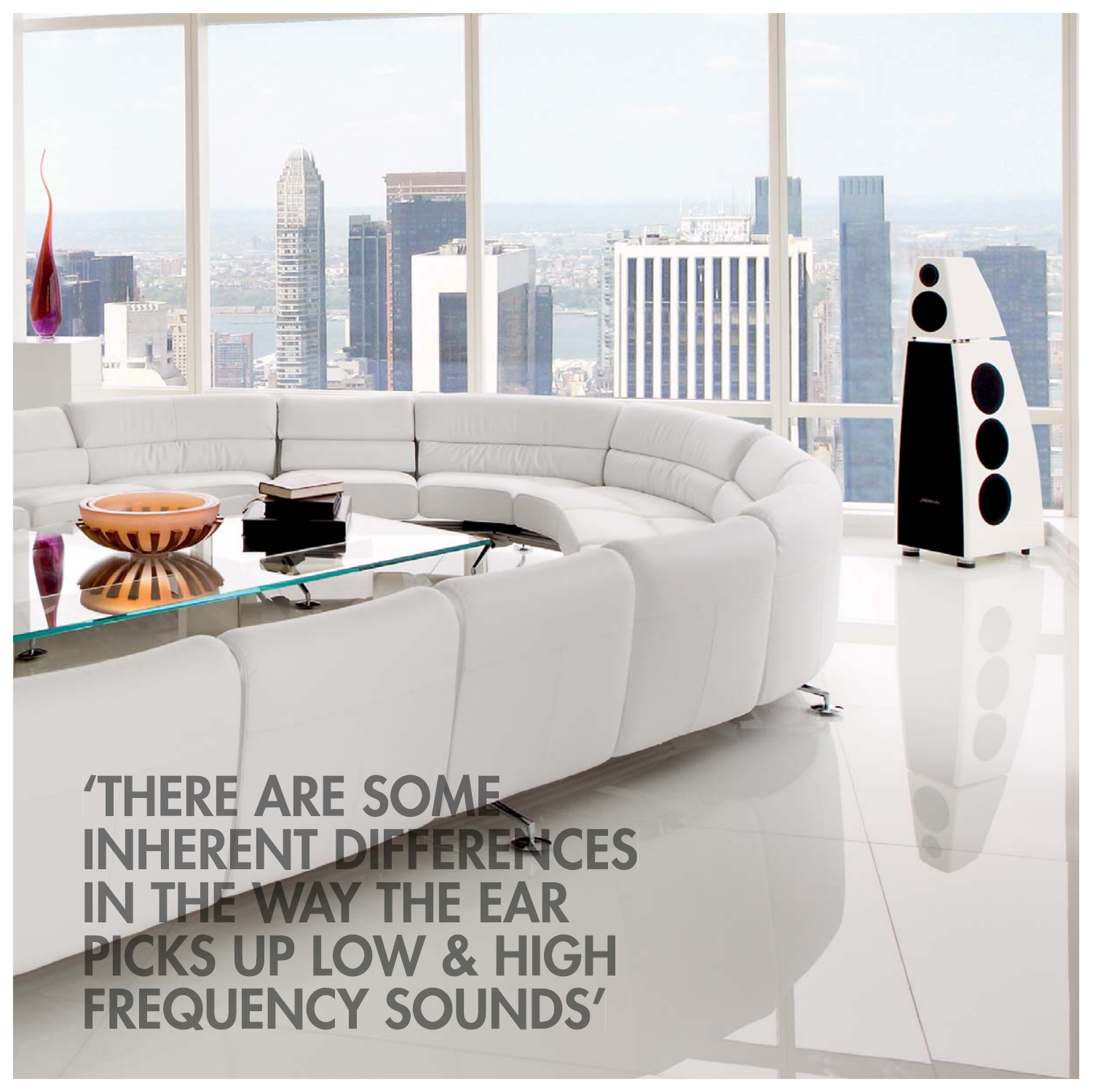#### UNDERSTANDING THE BASICS OF SOUND

Highly complex and almost infinitely flexible, the human ear can detect everything from the low notes of a 64ft organ pipe to the high pitches of melodious birdsong. But there are some inherent differences in the way the ear picks up low and high frequency sounds, and while you can leave all the real science to us, it may be useful to know something of why Meridian products are designed the way they are.

Low notes and sounds are not very directional. As a result, loudspeakers specifically designed to reproduce low notes (known as 'woofers') can be placed almost anywhere in the room and still be heard perfectly. They can even be located conveniently out of sight behind furniture, with little or no adverse effect on their performance as part of the overall audio system.

Higher notes are extremely directional. That's why, for the best quality all-round audio reproduction, loudspeakers which focus on delivering these higher notes (often called 'tweeters') should ideally be placed at ear level, and not obstructed.

The key sounds for listening to speech and the subtleties of music normally fall somewhere in the mid-range. And being mainly directional too, the main loudspeakers of any audio system should also be sited at ear level for the optimum audio experience.

## SURROUND YOURSELF WITH SOUND

Most music is reproduced in stereo (2-channel) sound, and output for radio and speech is also normally two-channel. Movie soundtracks are recorded in up to seven individual channels, known as 'multi-channel' or 'surround sound'. The most important loudspeaker position in a surround sound system is the 'centre front'. As this is where most of the speech output comes from, the best location for realistic, engaging performance from this speaker is either behind or below the video screen itself.

#### THE HIGH NOTES

These highly directional sounds need to be 'visible to the ears' for optimum performance.



THE MID-RANGE

The most important directional sounds for speech and music.

#### THE LOW NOTES

As these sounds are less directional, speaker positioning is less critical – out of sight behind furniture is fine

Whilst most loudspeakers perform all three functions in one (as pictured), some design projects may benefit from the increased flexibility offered by our smaller speakers combined with a concealed 'sub-woofer'.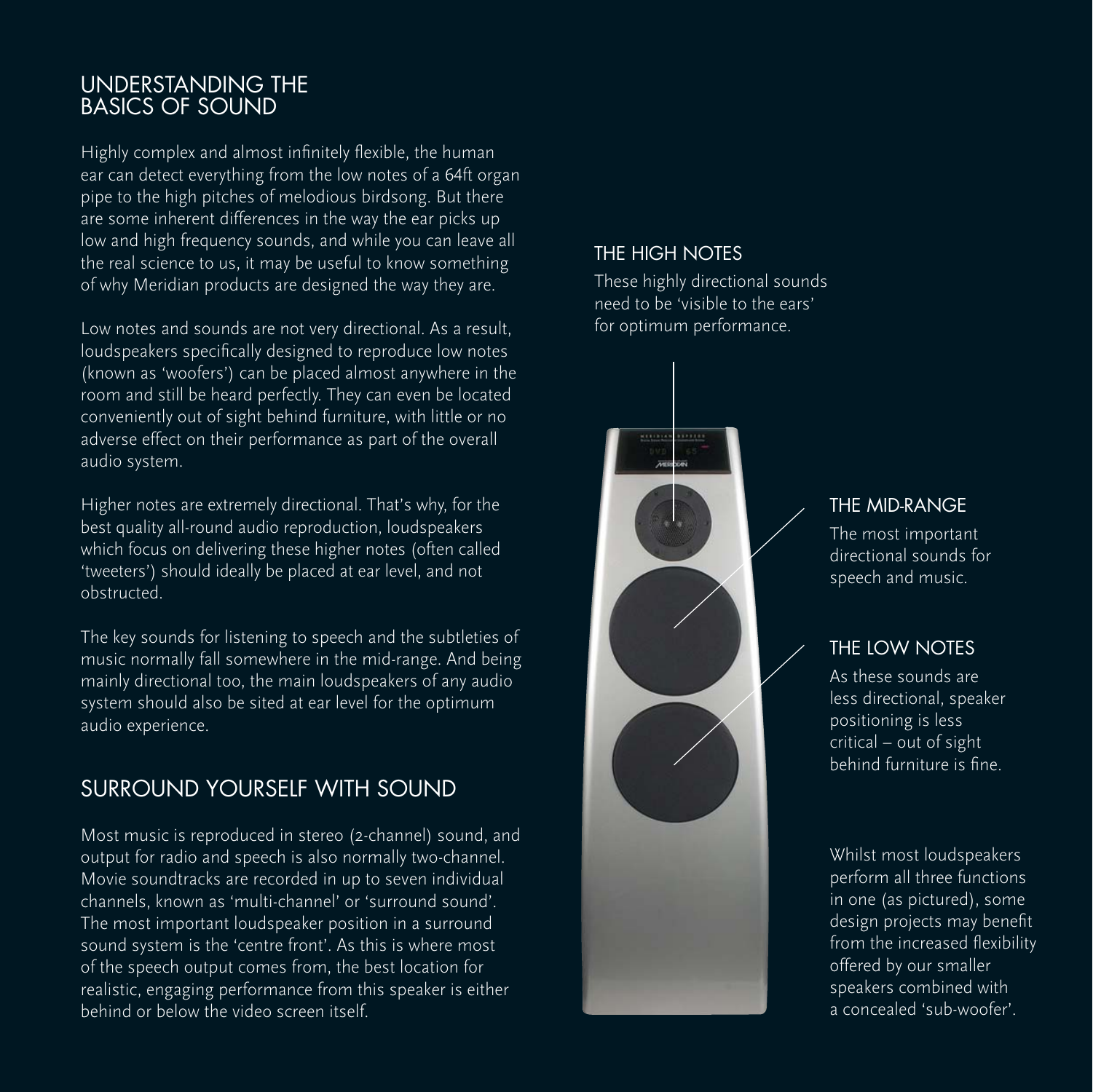#### THE ARCHITECTURE OF A SOUND SYSTEM

All sound systems use very similar basic components – it's the way these components are combined together that varies between manufacturers. The diagrams below show the key differences between an ordinary sound system and a Meridian digital sound system.

#### MERIDIAN BENEFITS INCLUDE:

Fewer boxes. Fewer and thinner cables. More sound output from smaller loudspeakers. Integrated wireless iPod/iPad WiFi control.



#### A MERIDIAN SOUND SYSTEM LAYOUT

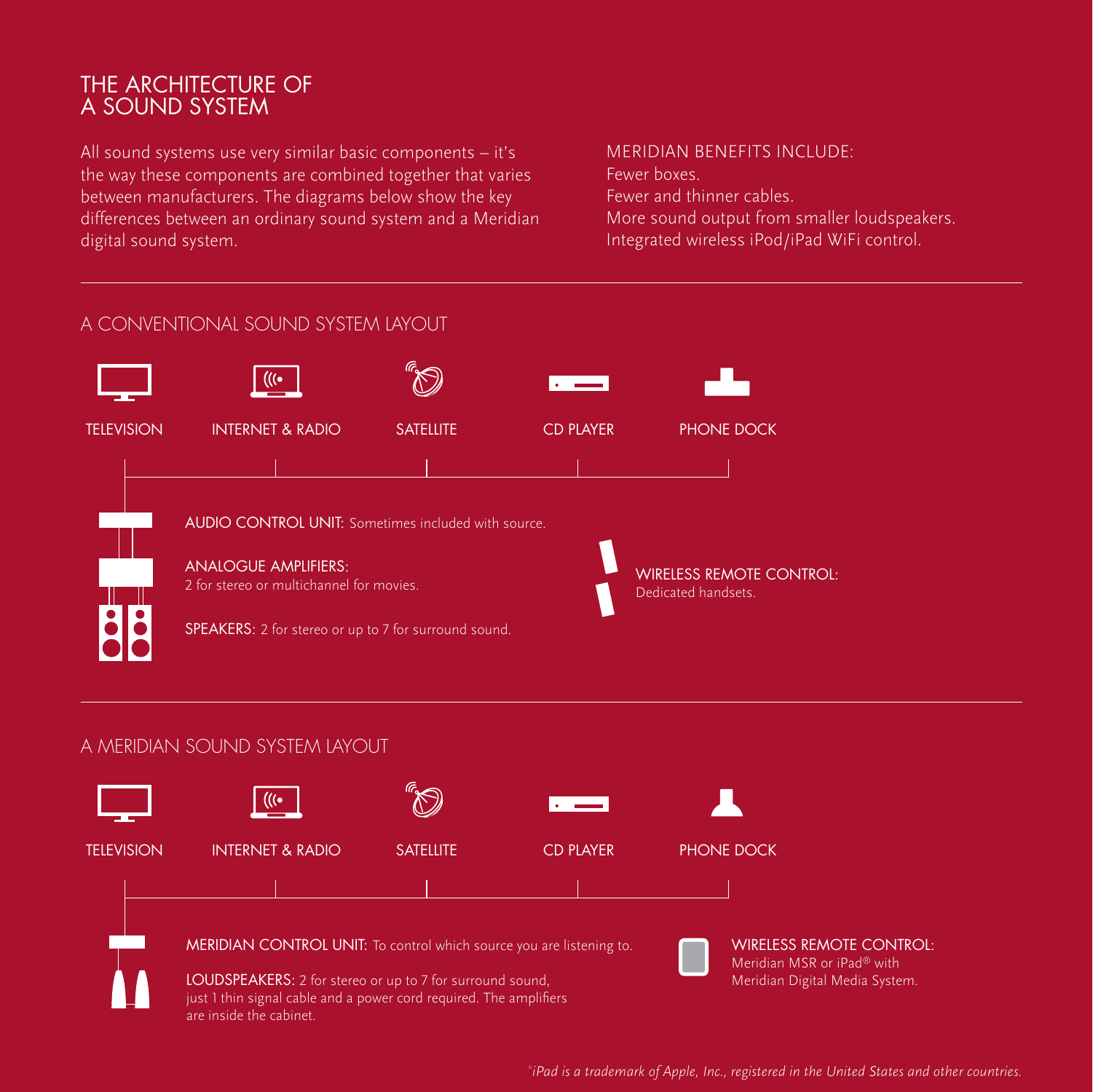

## WHY NOT 'WIRFIESS FOR SOUND'?

All Meridian systems can be controlled using infrared/ wireless remote control or WiFi iPod/iPad integration. But due to the speed and quantity of digital audio data being sent out to them, the loudspeakers do still need wired connections to ensure consistent, high quality, reliable sound. WiFi speakers would lose definition and clarity.

Long traditional speaker cables can cause distortion and be very costly. With Meridian's patented SpeakerLink® technology, the audio connection cables are as thin as a telephone wire and specially designed to prevent distortion, regardless of the length of cable required. So, 'wired for sound' is still the order of the day, but the total flexibility of SpeakerLink® makes installation swift, easy and less disruptive.

### IN-WALL LOUDSPEAKERS

For smaller room sizes, or if your interior design ideas require the audio system and speakers to be concealed, Meridian's In-wall Loudspeakers are ideal.

Meridian DSP In-wall Loudspeakers take all the innovative technology of Meridian's DSP-based Digital Active Loudspeaker range and incorporate it into a range of neat In-wall



Loudspeakers. Almost totally hidden from view, Meridian in-walls deliver the same performance and superb sound quality as our free-standing designs. The back-box has been designed for easy and quick installation, and includes our innovative SpeakerLink® technology for simple integration with the rest of the system.

DSP In-wall Loudspeakers fit almost flush to the wall, and the grille can either be colour-co-ordinated to blend in with the surrounding wall colour, or picked out in a subtle or bold statement colour if required.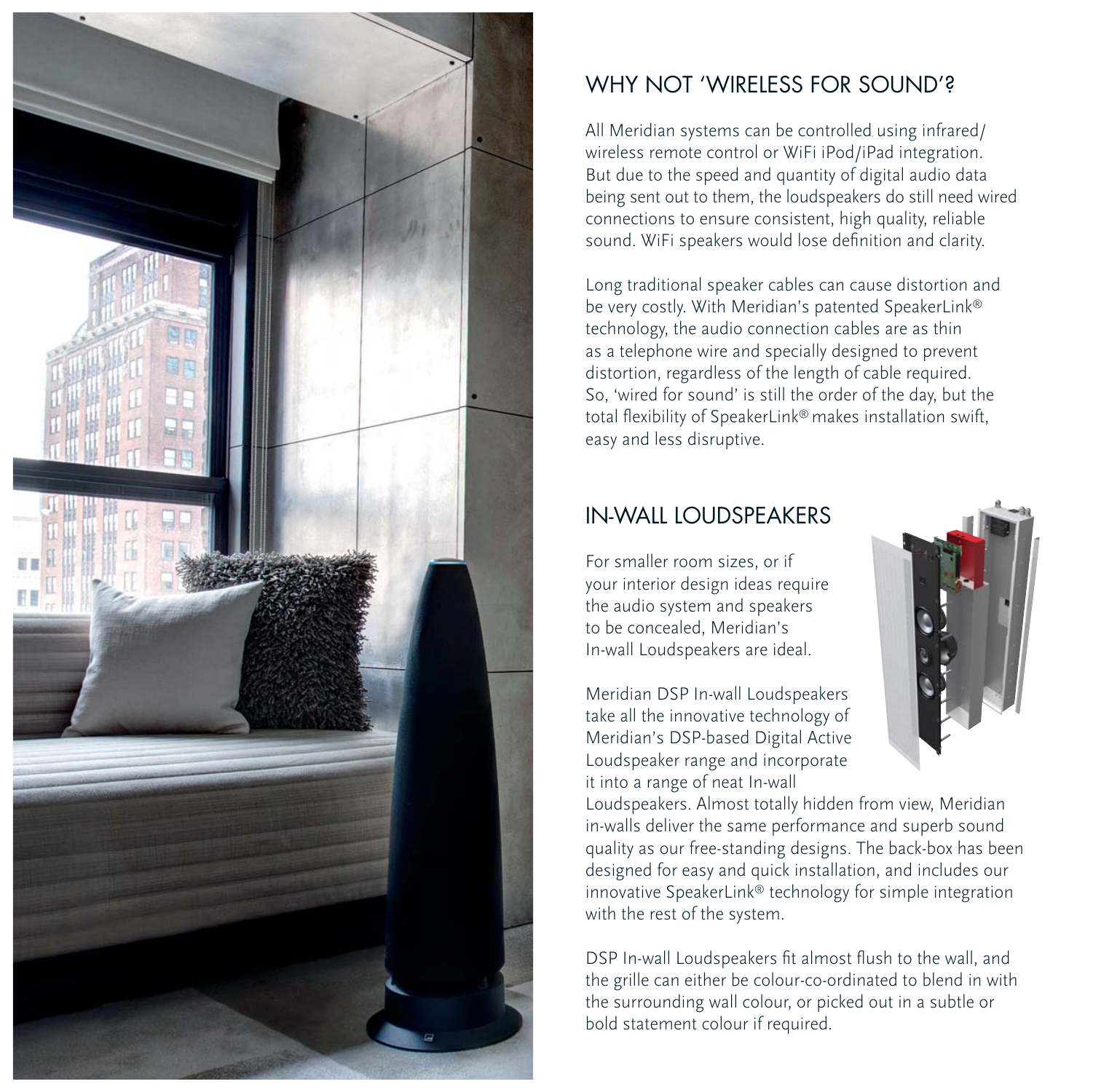## MUSIC IN 270 COLOURS

All our lacquer-finished DSP loudspeakers and 800 series components come as standard in a choice of striking high-gloss white or black. But what if you have already chosen a distinct colour scheme for your interior design project? You might prefer the audio system components to match even more perfectly with the new scheme, or blend in alongside a signature piece of furniture you've chosen to set the look for the whole finished project.

That's where Meridian Select – our bespoke colour service – can help. It uses the RAL Classic System (the most popular European colour reference standard in use today), giving you a choice of around 270 different colours and shades to help your Meridian system achieve an ideal match – or striking standout look – within its surroundings.

Meridian Select is available on all our piano-lacquered loudspeakers and 800 Series components. And all Meridian Select products proudly bear a custom nameplate showing the owner's name, and signed by Meridian founders Bob Stuart and Allen Boothroyd.



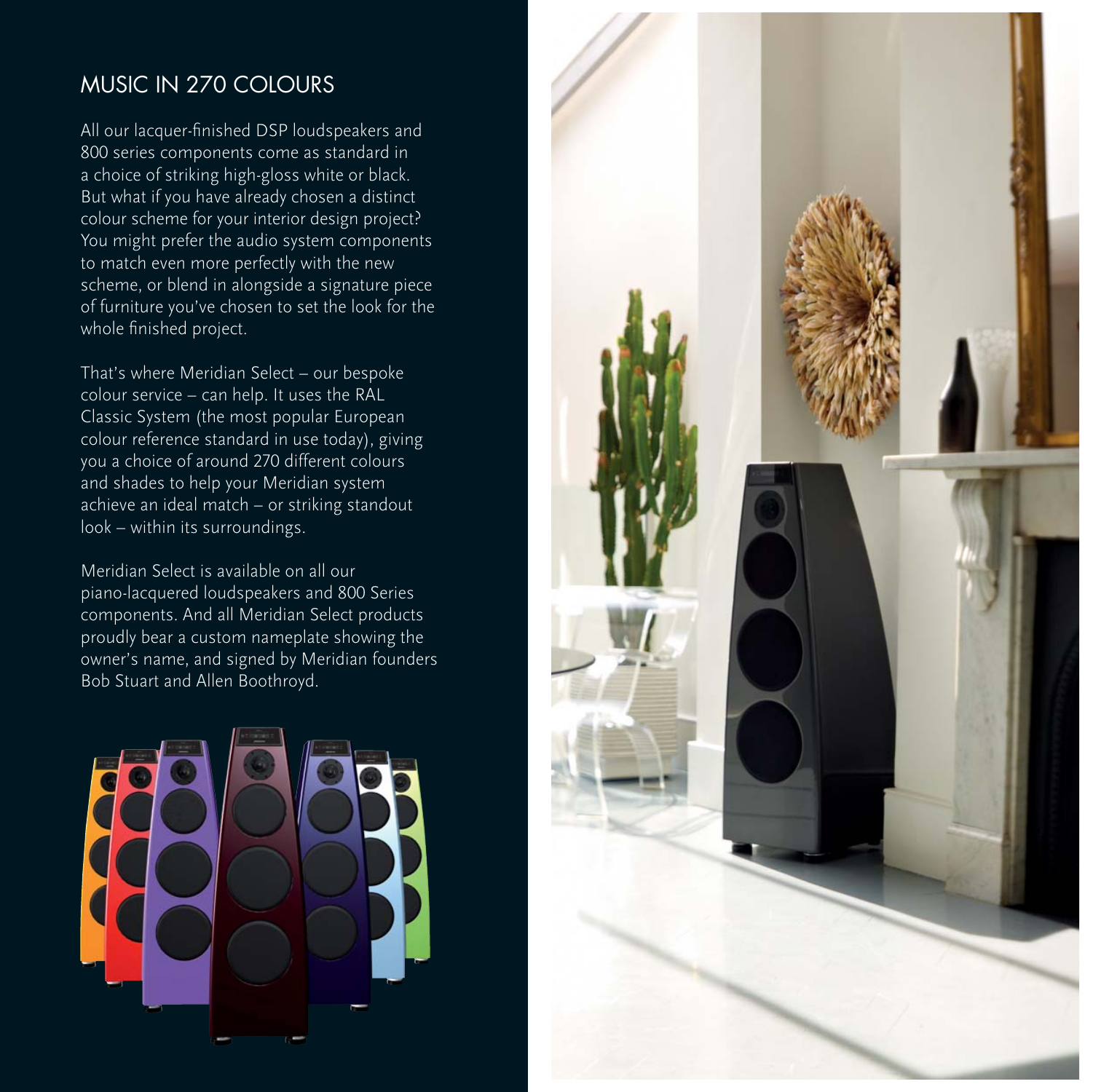## SPEAK TO US

This reference guide has been designed to introduce you and your clients to the main types of audio and video systems available, and the key benefits you'll enjoy if you choose Meridian.

For detailed advice and assistance in designing and installing your next home entertainment system, we are here to help.

We have a wide network of preferred partners throughout the world, all of whom are fully trained in designing, creating and installing all the latest Meridian components and systems. They are fully committed to working with you to create a fully bespoke home entertainment solution that meets all your requirements.